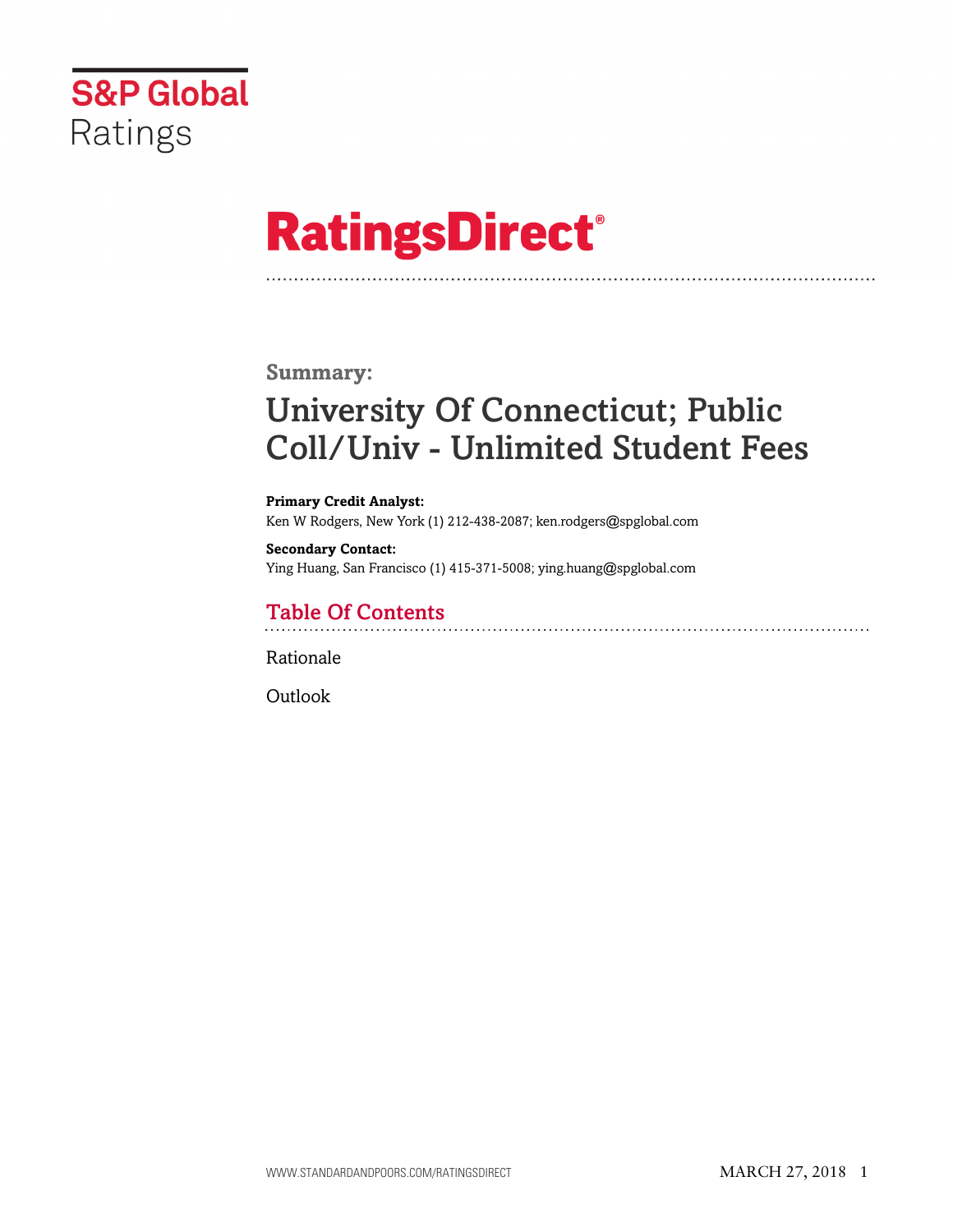### **Summary:**

# University Of Connecticut; Public Coll/Univ - Unlimited Student Fees

#### Credit Profile

US\$300.0 mil GO Debt service commitment (University of Connecticut) ser 2018A due 04/18/2038 *Long Term Rating* AA-/Negative New

## <span id="page-1-0"></span>Rationale

S&P Global Ratings assigned its 'AA-' long-term rating to University of Connecticut (UConn)'s \$300 million series 2018A general obligation bonds. The series 2018A bonds are issued pursuant to the state's University of Connecticut 2000 Act and are referred to by the university as general obligation debt service commitment (GO-DSC) bonds that are backed by both the state's commitment to pay debt service and the university's GO pledge. At UConn's latest fiscal year ended June 30, 2017, total outstanding debt was \$1.65 billion, of which \$1.5 billion is debt that is state supported. The outlook is negative.

The negative outlook on the GO-DSC bond rating reflects our view that UConn's financial performance and available resources, though improved for fiscal 2017, are slightly weak for the current rating, and with ongoing state budgetary pressure, they may not improve even with continued favorable revenue and expense management. Also, if we lower the rating on Connecticut, given UConn's large dependency on debt service support from the state for its UConn GO-DSC bonds, debt ratings on UConn could be directly affected.

The long-term rating on the GO-DSC bonds reflect our view that UConn's enterprise profile is very strong and its financial profile is strong, leading to an initial indicative stand-alone credit profile rating of 'a+'. As our criteria indicate, the final rating can be within one notch of the indicative credit level. In our opinion, the 'AA-' rating on the university's bonds better reflects its favorable enrollment trend, increasing selectivity, and higher graduation rate for the rating category compared with medians and peers.

The rating further reflects our opinion of UConn's credit strengths, which include:

- Status as the flagship public university in Connecticut;
- A favorable FTE enrollment trend with positive growth in each of the past five fall enrollment periods;
- Increasing selectivity and improved graduation rates;
- Significant state support for capital with almost all capital needs paid for directly by the state pursuant to the UConn 2000 Act while state appropriations for operations declined in fiscal 2017 for the first time in recent years;
- Continuing progress in a major initiative known as Next Generation Connecticut--a \$1.55 billion investment begun in July 2015 and being made through fiscal year 2027 to promote growth in the STEM disciplines funded in partnership with the state, Bioscience Connecticut, and a \$1.1 billion investment in genomics and personalized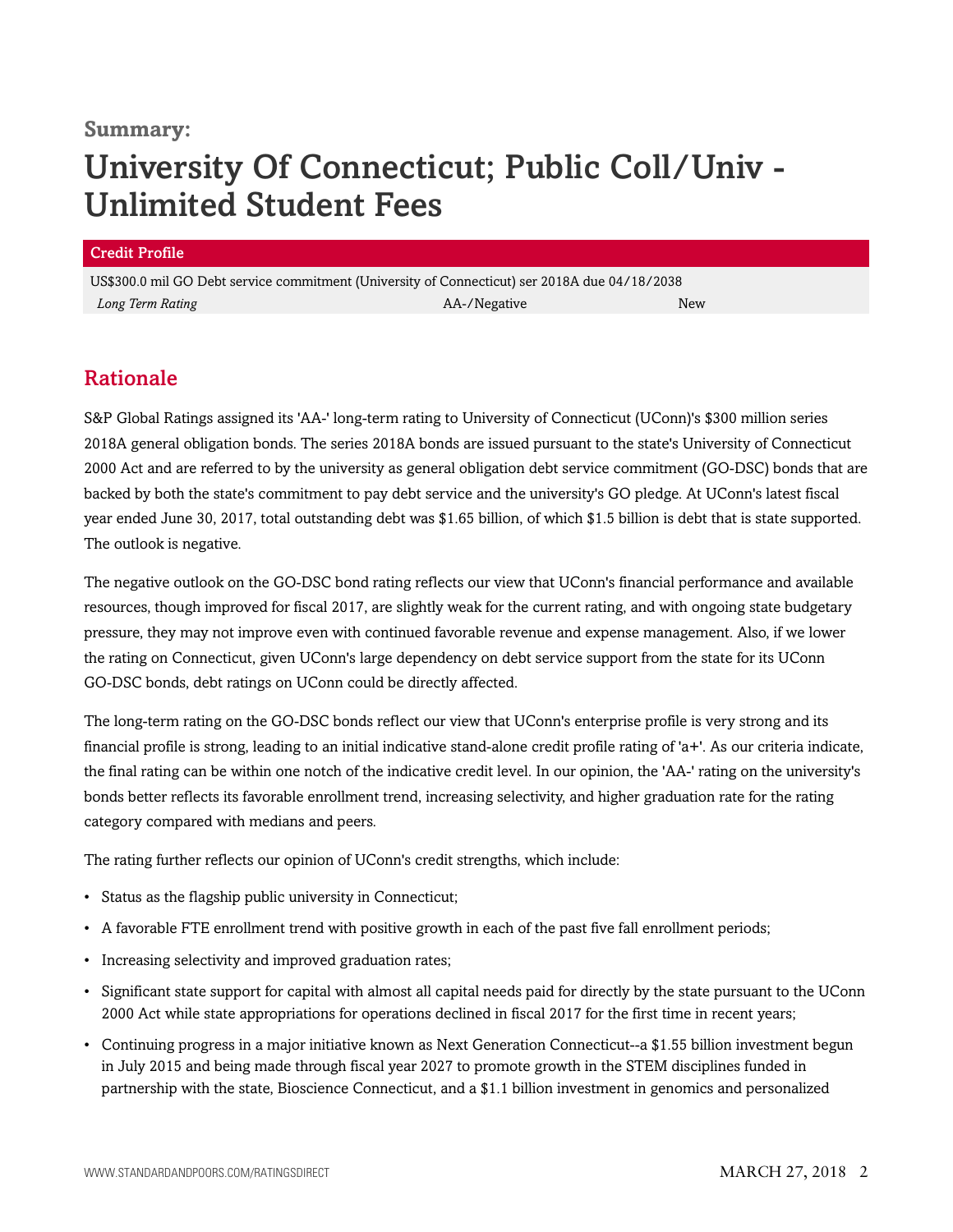medicine tied to a relatively new long-term (20-year) contract with The Jackson Laboratory of Bar Harbor, Maine; and

• Somewhat high, but manageable, debt burden as most debt is state-supported while the debt burden associated only with student fee revenue backed debt is very modest.

Factors diminishing UConn's credit strengths in our view include:

- Recurring operating deficits on a full-accrual basis in each of the past five years as the university doesn't budget for depreciation although it budgets and attains break-even or better performance on a cash basis;
- Modest available resources for the rating category that we estimate results in a 58.3% adjusted UNA to pro forma debt ratio for fiscal 2017 excluding state supported debt (GO-DSC);
- Continuing large capital needs that have pushed outstanding debt over the past five years on a pro forma basis to \$2.1 billion at fiscal year-end 2017 from \$1.1 billion at fiscal year-end 2012 (pro forma debt includes the current issue ); and
- Strong competition from private and public colleges and universities throughout the U.S. northeast.

We rate UConn's debt above the rating associated with Connecticut. UConn derives a fair amount of financial support from the state through its operating appropriation, capital support in the form of its GO-DSC bonds, and reimbursement of a portion of costs associated with its fringe benefits. However, we believe this rating differential is warranted as UConn isn't entirely dependent on state support with 72% of its operating revenue derived from other sources e.g., tuition and fees, grants and contracts revenue, auxiliary operations, and health care and professional services revenue. In addition, we view UConn's available resources as ample and further enhanced by the university's robust philanthropic support. However, if Connecticut were downgraded, it could become a greater factor in our future assessment of the ratings on UConn.

We understand proceeds from the current debt issue are for various projects authorized pursuant to the UConn 2000 infrastructure improvement program.

For additional information on the rating assigned to UConn please see University of Connecticut; GO; GO Equivalent Security.

# <span id="page-2-0"></span>**Outlook**

The negative outlook reflects our expectation that UConn's enrollment trend may begin to flatten shortly, following a period of growth, leading to depressed net tuition revenue growth, and when combined with further state budgetary pressure could depress financial performance and available resources if management's actions to further curtail expenses are insufficient. Also, a downgrade on Connecticut, were it to occur, would likely place further weight on the ratings on UConn given a higher-than-average dependence on the state for operating and capital support.

### Downside scenario

A lower rating is possible if student demand begins to slow leading to a reduction in net tuition revenue growth that when combined with a more stringent state operating appropriation lead to cash-based deficits and a reduction in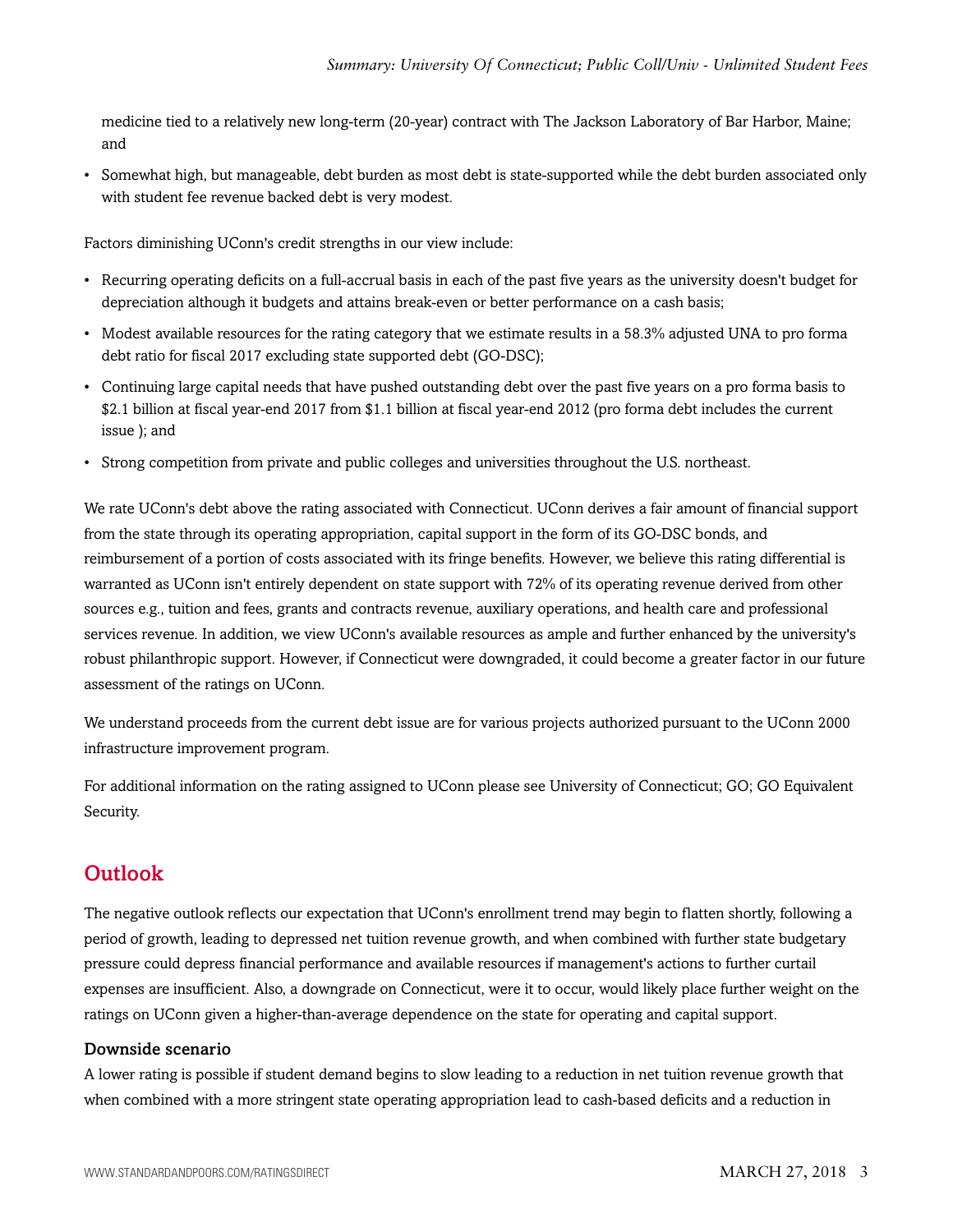available resource ratios. Furthermore, since UConn is somewhat dependent on Connecticut for operating and capital support, if the rating on the state were lowered, it could become a greater factor in our analysis on UConn. Also, additional debt without a commensurate increase in available resources could pressure the ratings.

### Upside scenario

A higher rating is not likely in our view due to modest financial operations and continuation of a significant capital expansion program that has raised total outstanding debt and slightly depressed available resources.

Certain terms used in this report, particularly certain adjectives used to express our view on rating relevant factors, have specific meanings ascribed to them in our criteria, and should therefore be read in conjunction with such criteria. Please see Ratings Criteria at www.standardandpoors.com for further information. Complete ratings information is available to subscribers of RatingsDirect at www.capitaliq.com. All ratings affected by this rating action can be found on the S&P Global Ratings' public website at www.standardandpoors.com. Use the Ratings search box located in the left column.